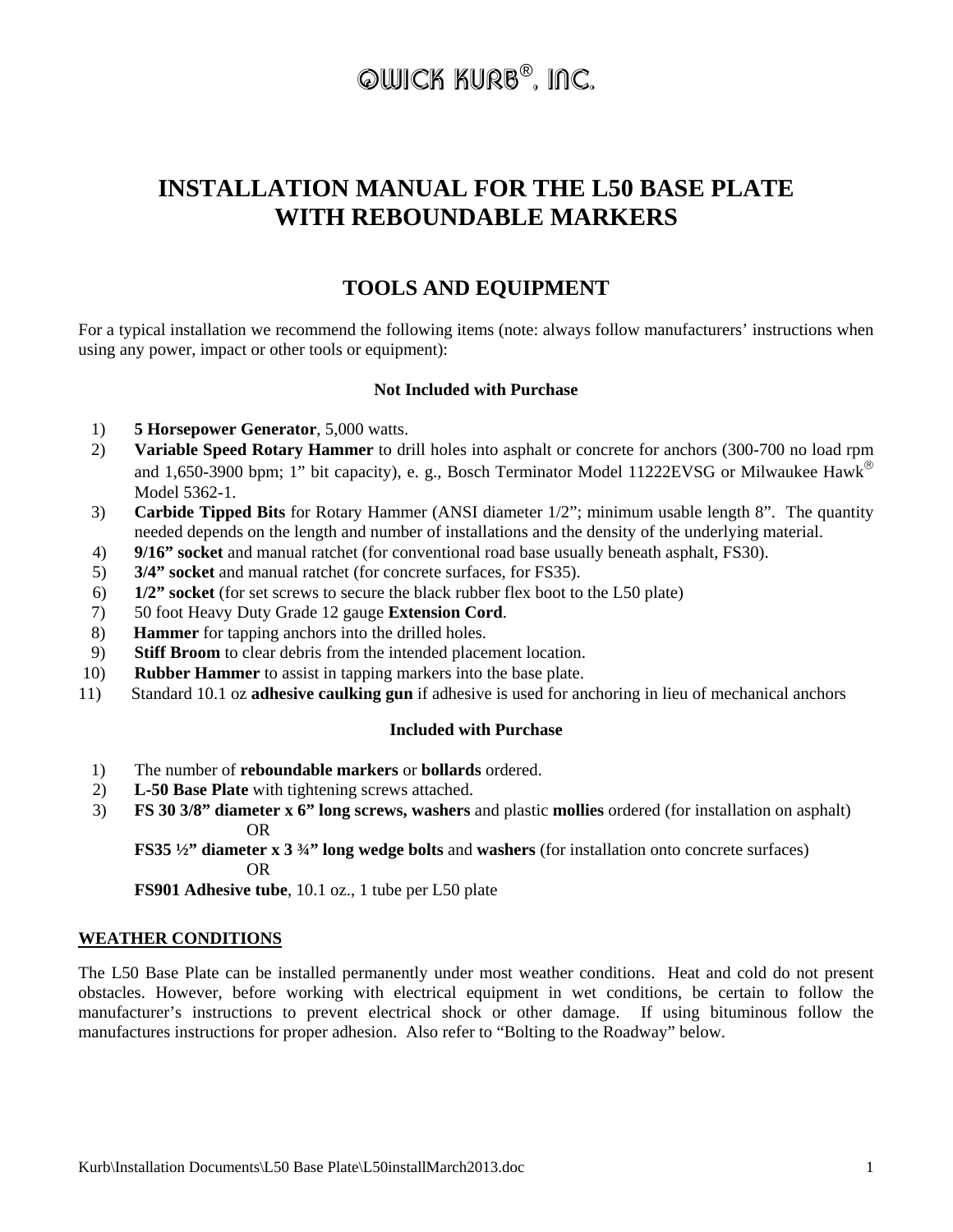# QWICK KURB<sup>®</sup>, INC.

#### **TRAFFIC CONSIDERATIONS**

Whenever possible close both lanes to traffic when installing L50 Base Plate between lanes. If one lane must be kept open during installation, take care to assure that all equipment and personnel are kept clear of the open travel lane. Observe all traffic control regulations, and use flaggers, law enforcement officers, flashing arrow boards, attenuators and other safety devices as necessary for the conditions present.

#### **CLEAN ROADWAY SURFACE**

The L50 Base Plate **is designed for mounting on generally flat asphalt and concrete surfaces. A long-term installation of the L50 Base Plate on gravel or dirt roads or other loose surfaces will not be effective.** Contact us ahead of installation for assistance if you intend on installing the L50 Base Plates on a surface other than concrete or asphalt.

The L50 Base Plate should not be installed on top of reflective pavement markers (RPMs). Remove the RPMs if appropriate for the conditions. Usually, a stiff broom is adequate to prepare an area free from gravel, cinders, sand and other debris.

#### Familiarize yourself with the pre-assembled L50 base plate. The L50 Base Plate is a complete unit. **IMPORTANT: DO NOT REMOVE ANY OF THE FOUR TIGHTENING SCREWS FROM THE BASE PLATE.**

#### **POSITIONING THE BASE PLATE**

The base plate is designed so that the roadway anchoring bolts are installed parallel with traffic flow (see diagram below)



DIRECTION OF TRAFFIC FLOW

#### **BOLTING TO THE ROADWAY – ASPHALT**

Using FS30 Asphalt Anchor Sets:

Each L50 Base Plate has two holes sized to accommodate the anchor. To insure that the hole is not drilled too deep or too shallow into the roadway, place a mark on the drill bit 6" from the tip. Using the rotary hammer with the ½" bit, insert the bit through the hole, and drill into the asphalt or concrete road. Stop drilling when the marked point on the bit is flush with the L50 Base Plate, which is a depth adequate to accommodate the bolt and anchor. Remove debris from around holes.

Place a washer on a bolt, and insert the bolt into the anchor. Position the L50 Base Plate onto roadway. Use the small hammer to tap the bolt through the hole until it pushes the anchor through and bottoms out under the pavement. Use the ratchet with a 9/16" socket to tighten the bolt until the washer is snug against the L50 Base